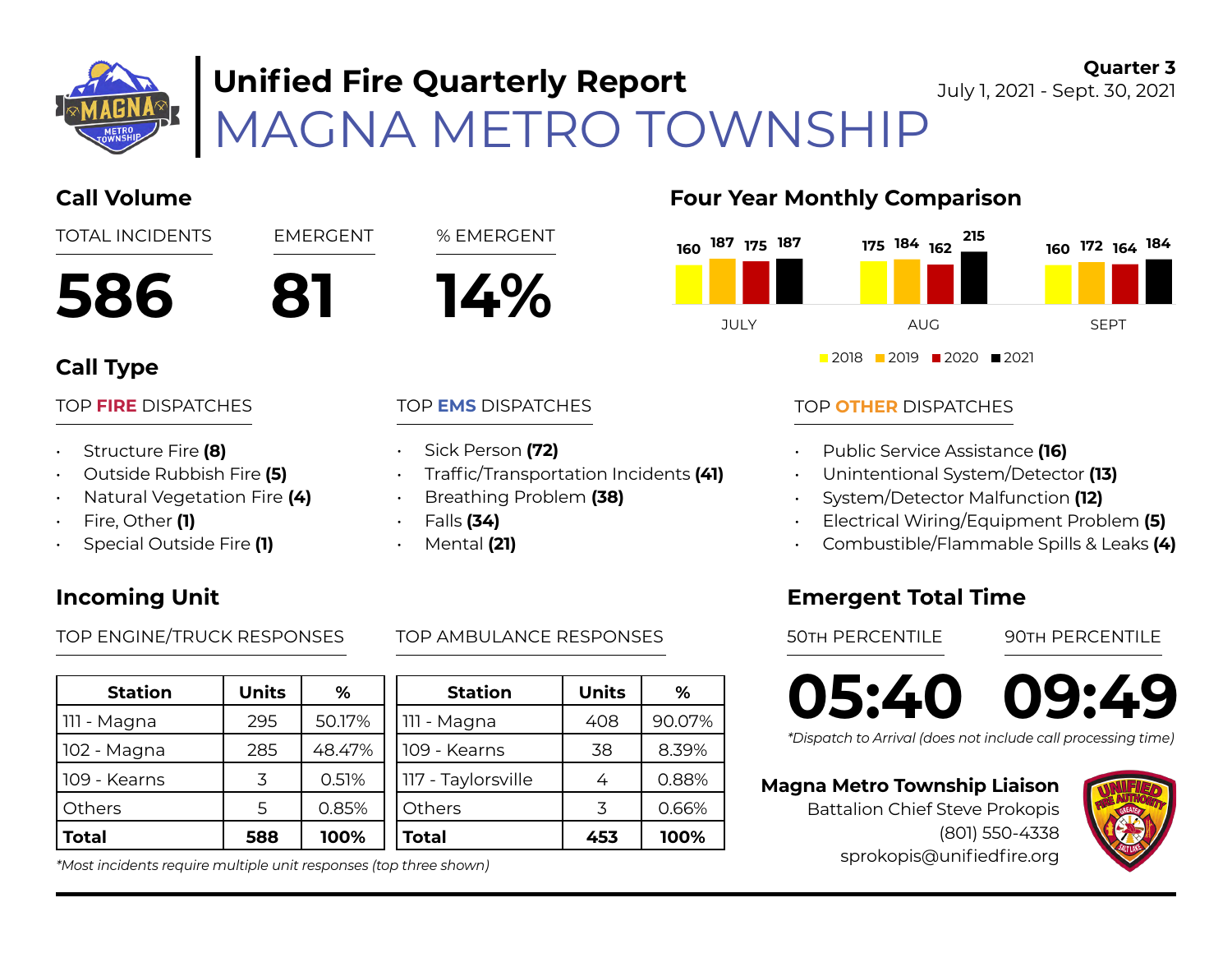# UFA CALL TYPE July 1 to September 30 2021





## **Magna Metro Township**

 $\mathbf{0}$  $0.3 \quad 0.5$ 1 Mile 



10/5/2021